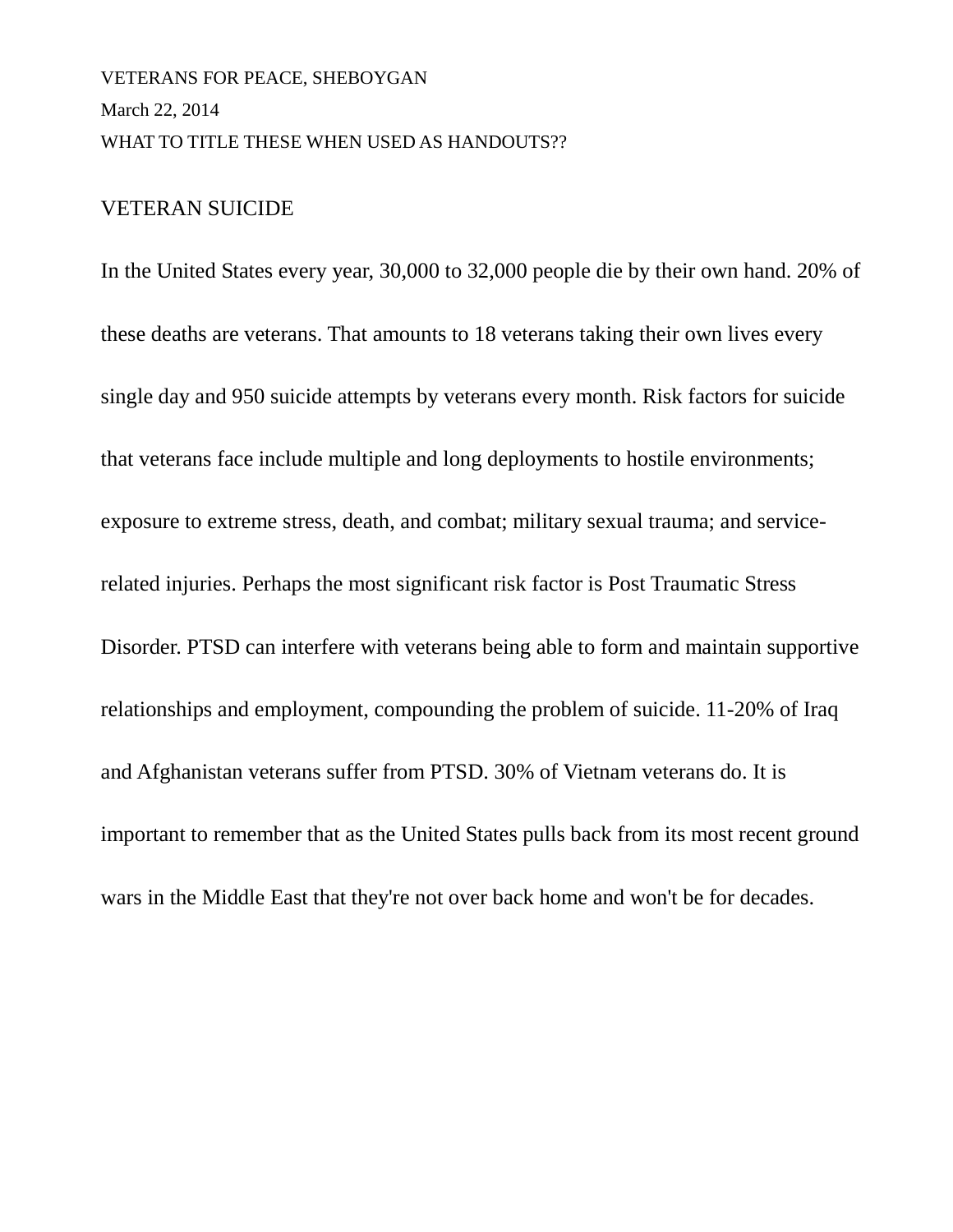#### DRONES

The post-9/11 era has seen a rise in the use of drones as killing machines. The first lethal drone strike occurred in 2002 and the use of the technology has been embraced and increased under the Obama administration. The United States operates drones in Afghanistan, but also in countries where we have no declared war, such as Yemen, Pakistan, and Somalia. Only 2% of those killed represent high level targets. According to the Brookings Institution, for every mid level or high level al Qaeda or Taliban leader killed, 10 civilians may have been killed. It is very difficult to get accurate figures on the number of civilian casualties. Adding to the problem is that the U.S. government arbitrarily declares all males between the ages of 20 and 40 as militants in order to conceal civilian casualties. In December this past year, a U.S. drone strike hit a wedding party, killing 12. People in the countries where the U.S. operates drones live in fear that they or their loved ones could become the next casualties. Former U.S. officials even admit that drone strikes only serve to create even more enemies of the United States.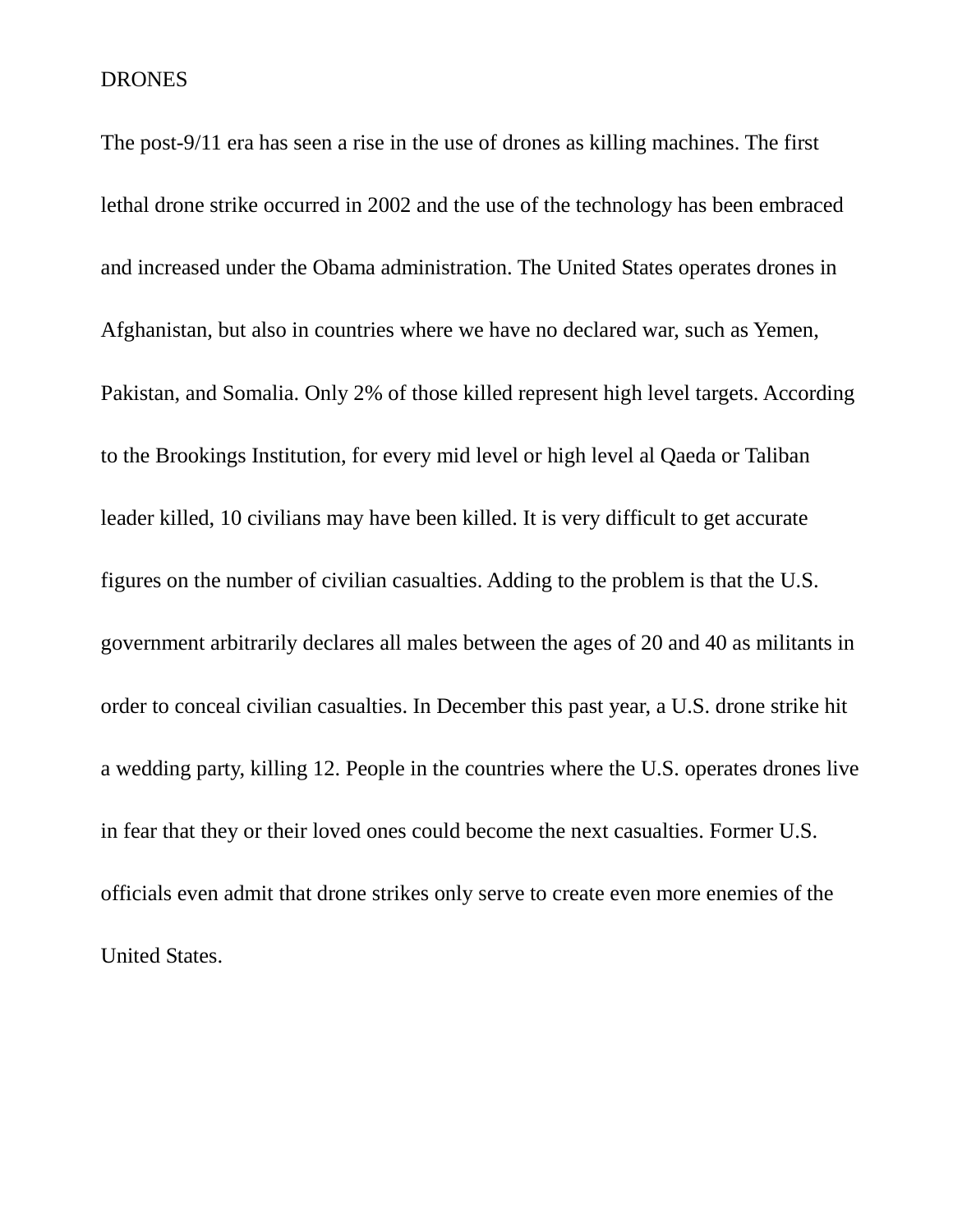## ECONOMIC JUSTICE

Income inequality in the United States is at levels not seen since the 1920s and is growing faster than in any other developed country. The top 1% in the U.S. own 40% of the country's wealth. The bottom 80% own only 7%. 95% of the post-recession growth went to the top 1% while 90% of Americans saw their wealth decline. Meanwhile, the value of the minimum wage has decreased by \$2.77 since 1968 despite workers only becoming more productive over time. Here in Wisconsin, since 1979 the income for the bottom 99% has fallen by 0.4%. During this same period, the top 1% experienced their income grow by 104%. Political scientists have long known that economic inequality can contribute to political instability and societal breakdown. Economic inequality is a true national defense issue.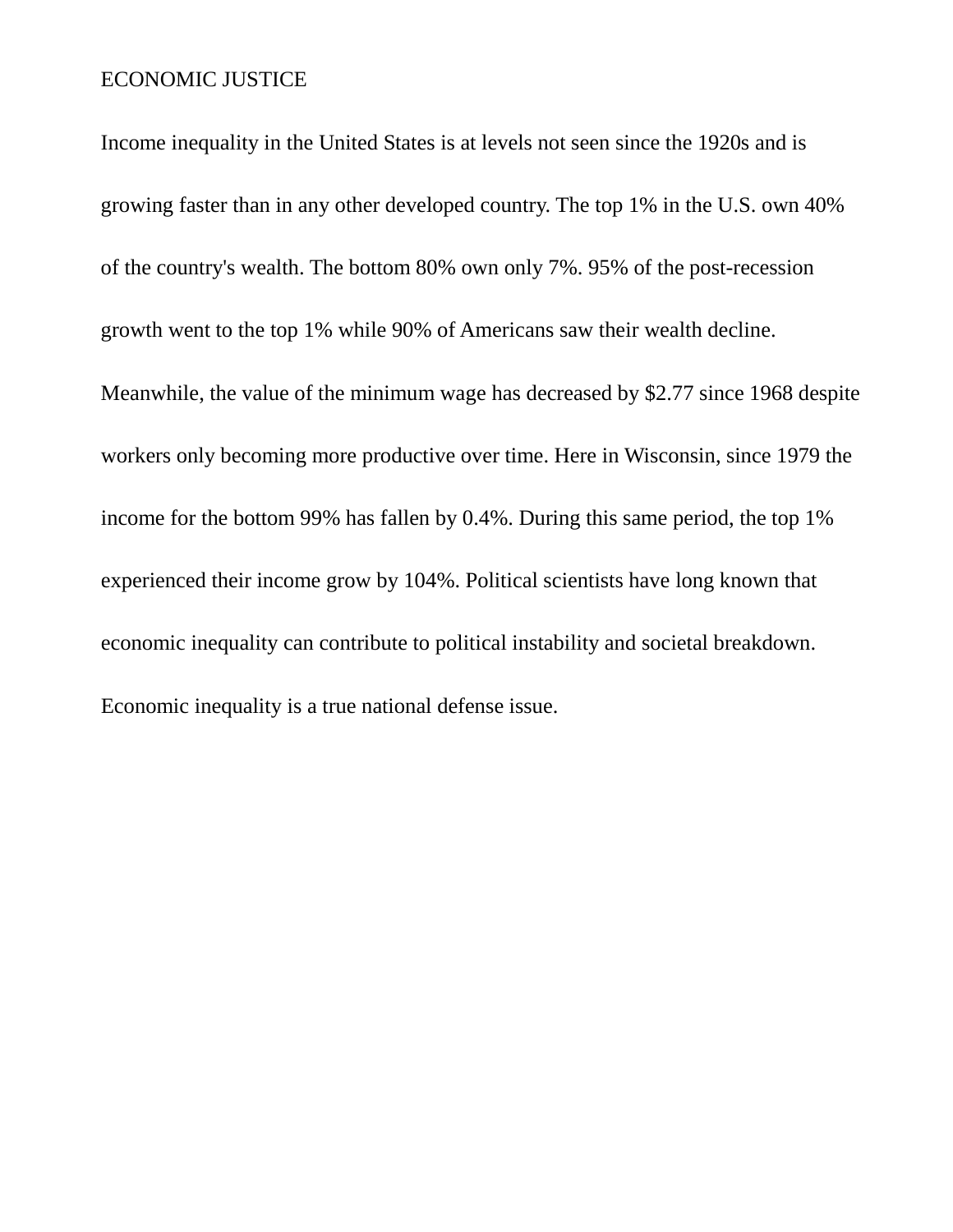### FINANCIAL COST OF WAR

In Fiscal Year 2013, the United States spent 672.9 billion dollars on the military, accounting for 17.7% of all spending. The only items in the budget where the United States spends a larger percent than the military are for Health and Human Services (Medicare and Medicaid) and Social Security, which accounted for 24.7% and 23.2% of the FY 2013 budget respectively. 3.7% of federal spending went to the Department of Veteran Affairs. In 2012, the United States spent 682 billion dollars on defense. The next ten countries combined still spent less at a figure of 652 billion dollars. The United States accounts for 39% of global military expenditures. According to Brown University, the wars in Iraq, Afghanistan, and Pakistan will cost between \$3.2 and \$4 trillion dollars. In the same report, obligations to the veterans of these wars will cost between \$600 and \$950 billion dollars. These figures are astounding. These are trillions of dollars that could have been devoted to things like universal health care, infrastructure investments, job programs—the possibilities are numerous. Instead, this money resulted in the deaths of hundreds of thousands of people, the displacement of millions more, and physical and environmental destruction that will be long-lasting.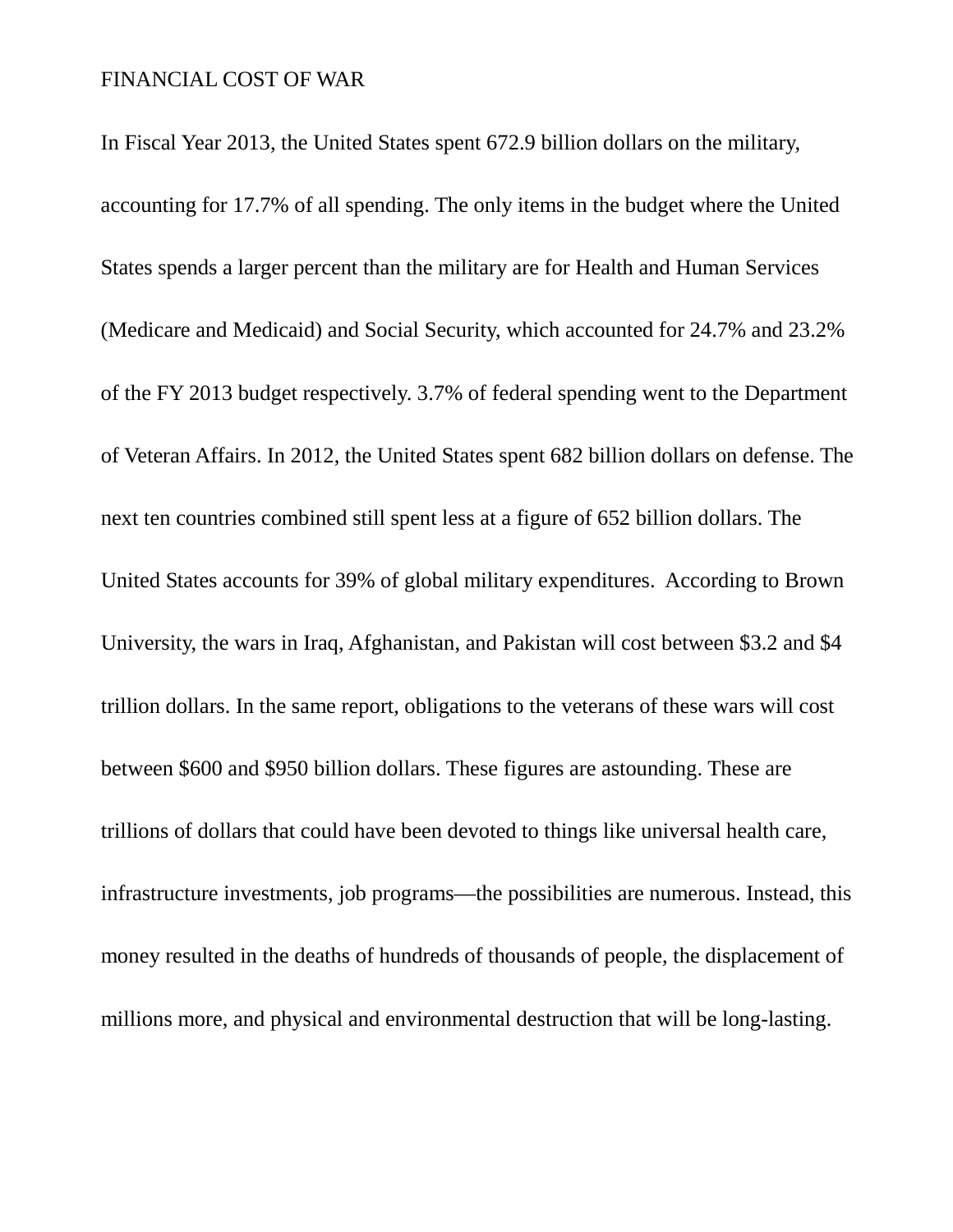### MILITARY SEXUAL TRAUMA

Military sexual trauma is an issue that has received increasing public scrutiny in recent years. 23% of female veterans reported a sexual assault when they were in the military. 52% of women and 38% of men experienced sexual harassment while in the military. Men also can be sexually assaulted and, since the vast majority of service members are men, more than half of all victims of MST are men. However, only 9.8% of sexual assaults within the military are reported. Prosecution of the aggressors is outrageously low. Less than 8% of sexual assault cases went to trial in 2011. 10% of the aggressors resigned in lieu of courts-martial, meaning they were allowed to leave the military to avoid the charges. Survivors of MST and their advocates recommend that sexual assault cases be handled outside the chain of command because the perpetrators are either friends of or the person to which the assault needs to be reported. The Senate recently blocked a bill that would have removed the authority to prosecute sexual assault from the chain of command. However, it unanimously passed a bill that would prohibit the use of the "good soldier defense," give accusers more influence in whether to have the case litigated by the military or by civilian courts, and require increased accountability from commanders.